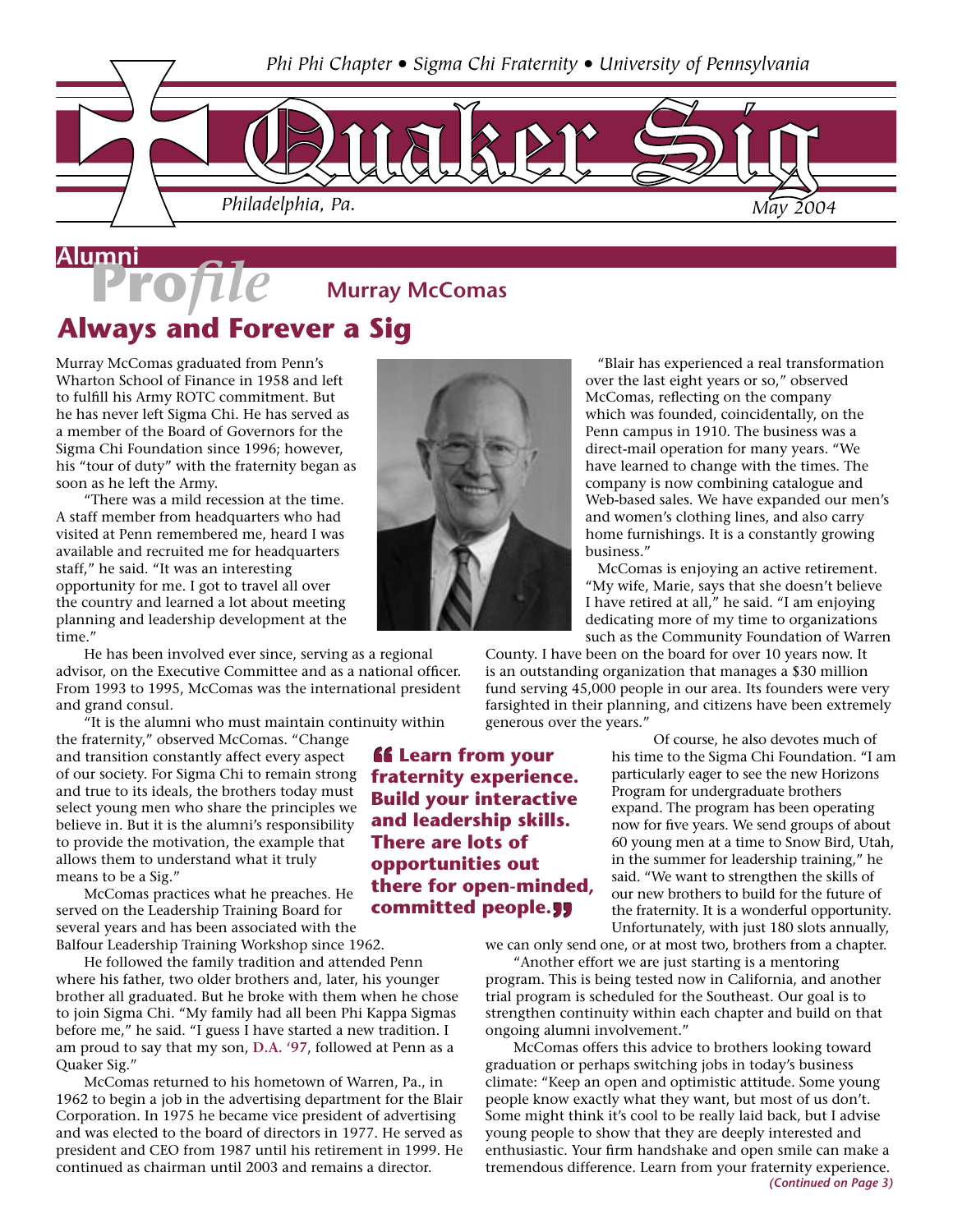## **Alumni Advisory Board**<br>**Update**

The formation of the Phi Phi Alumni Advisory Board can be credited primarily to **Jon Greenawalt Sr. '61** and his desire to develop a well-organized group of alumni who can consistently provide mentoring and coaching resources to the undergraduates. The board was established April 25, 2003, during a meeting at the chapter house attended by six alumni and two undergraduates.

 The board's power arises solely from its ability to be perceived as a valuable resource that the undergraduates seek out. The board is set up to work collaboratively with the undergraduates in undertaking meaningful activities that contribute to the overall well-being of the chapter and fraternity. The board has no disciplinary function, nor can it unilaterally direct the undergraduates to do anything. Any specific directives will still be the domain of the chapter advisor, Grand Praetor, house corporation and general fraternity, who do have defined roles and powers. The alumni board will communicate closely with these groups and the undergraduates to identify specific areas with which the board should assist, and to avoid any duplication of efforts among the groups.

 The board is composed of five to seven regular members who will fill specific positions and have specific responsibilities. The positions and corresponding responsibilities are as follows:

- 1. **Chapter Advisor —** leads, manages and coaches the officers and members of Phi Phi in the achievement of the chapter's mission, goals and commitments, as well as other roles as defined by the fraternity.
- 2. **Public/Community Relations Advisor** coaches the appropriate chapter officers/brothers in the development and achievement of sound, effective public relations within the university and the West Philadelphia community. Also, assists the chapter officers/members in the development and implementation of an effective alumni relations program.
- 3. **Risk Management Advisor —** advises the officers in the key elements of the development, implementation and monitoring of the chapter's risk management policy and plan.

4. **Pledge Advisor —** coaches the magister in the design

**Phi Phi Sigma Chi**<br>**Phi Li a Lion** 

The Phi Phi Chapter initiated its 20 new members on March 21, 2004. The house is proud to call these fine young men brothers of the Sigma Chi Fraternity. Some of our alumni were present to help instill the tradition of the Sigma Chi Fraternity to our new members. Present were former Grand Consul Murray McComas, D.A. McComas, former Consul Jamie Allen, and former Magister Ryan Ly, whose help and guidance was and is greatly appreciated by the brothers of the Phi Phi Chapter.

The new members include:

| Mark Becker, Syracuse, NY        | Andrew Matheson, Orlando, FL      |
|----------------------------------|-----------------------------------|
| Brian Cosio, Ridgefield, CT      | Sam Oher, Chappaqua, NY           |
| Alan Eberstein, Dallas, TX       | Ryan Rayfield, Linwood, NJ        |
| Kevin Fives, Pittsburgh, PA      | Alexander Salihi, Baltimore, MD   |
| Beau Fowler, Birmingham, AL      | Edward Sears, St. Louis, MI       |
| Weston Gaddy, Philadelphia, PA   | Cale Spaulding, St. Johnsbury, VT |
| Mark Haase, Garden City, NY      | Alex Staffier, Washington DC      |
| Cameron Hoyler, Princeton, NJ    | John Stetson, Boca Raton, FL      |
| Francis Lane, Philadelphia, PA   | Ned Swanson, Boston MA            |
| Alexander MacKenzie, Wlmngtn, DE | Duncan Swanston, Baltimore, MD    |
|                                  |                                   |

and implementation of a pledge program based on mutual respect, trust, dignity and cooperation.

- 5. **Rush Advisor**  assists in developing and conducting an intelligent, aggressive and effective rush in full compliance with the existing university regulations.
- 6. **Ritual Advisor —** inspires and trains the members to understand the principles of the ritual, its practical application in day-to-day interactions and activities, and the richer meaning of its values and ideals.
- 7. **Financial Advisor —** assists the quaestor in developing the financial standards and controls of the chapter, as well as in budget planning and reporting.

 The current regular board members are **Jamie Allen '01**, **Mike Axt '98** (Stanford), **Reed Werner '01**, **Andy Smith '02**, **Jon Greenawalt Sr.**, **Tom Valenti '00** and **Marc Lambright** (chair). **Drew Crockett '05** (current consul) and **Andy Little '03** (immediate past consul) are ad-hoc members. **John Hession '03**, **Carlos Kearns '85** (George Washington University) and **Chris Carroll '00** are alternate members who are also available to assist the board.

 To date the board has made progress in recruiting board members, drafting and approving bylaws and defining its role. We are currently focusing our efforts on developing and improving relationships with the undergraduates and targeting specific areas in which the undergraduates desire to work with the board.

 In addition to coaching and mentoring the undergraduates, another objective of the board is to foster alumni involvement. The board provides alumni an additional opportunity to be involved with the chapter specifically through board membership. Also, the board has the goal of generally increasing alumni involvement by acting as a conduit to the undergraduates.

 If anyone is interested in becoming a member of the board, please send me an e-mail at **MarcLambright@hotmail. com**. If you would like to lend your support in some manner to Phi Phi but are not specifically interested in board membership, please contact either myself or any other board member. We would be happy to hear from you. ■

#### *By Chris Dougherty '05, Magister*

We are proud to have these young men as brothers and future leaders of the Phi Phi Chapter. As individuals they bring various qualities and dynamic personalities into our brotherhood. Their values and leadership qualities will demonstrate to other members of the University of Pennsylvania community the standards and beliefs on which Sigma Chi Fraternity was founded.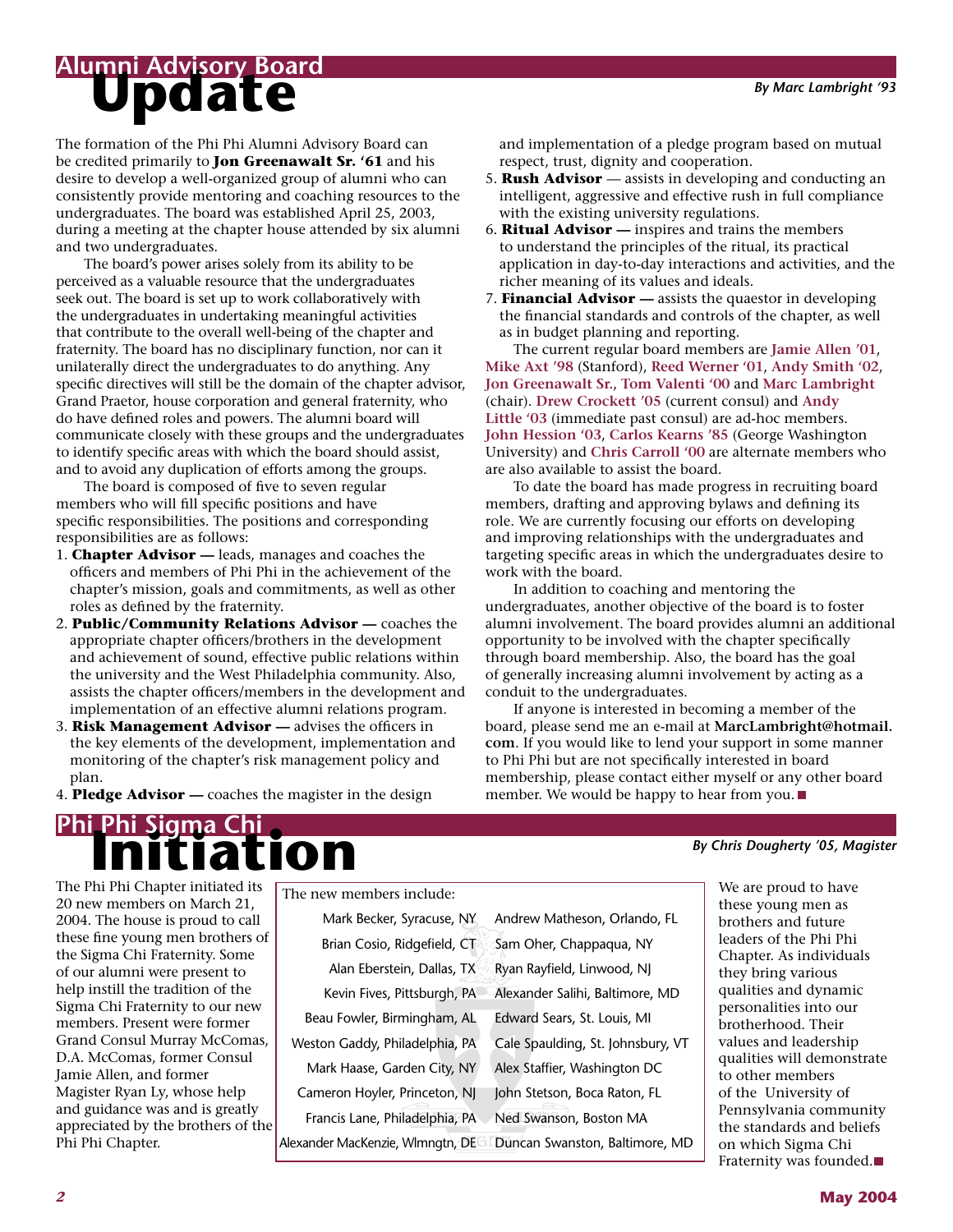

Through the dedicated support of our alumni, the Phi Phi Chapter continues it's prominent role on the Penn campus. We deeply thank all alumni who have donated generously over the years.

Miles F. McKee 1931 Davis G. Durham 1936 Gordon G. Long 1936 Joseph A. Goodhue Jr. 1939 Joseph M. Wells Jr. 1939 Lester R. Giegerich 1940 Roberto De Jesus Toro 1940 James W. Wilkerson 1941 Maurice Spain Jr. 1942 Edward F. Ryan 1943 Thomas H. Nicholson 1944 Thomas J. Burns 1946 Cornelius E. Smyth 1946 James L. Warner 1947 James H. Allen 1949 Porter R. Taylor Jr. 1949 David E. Brewer 1950 Richard O. Kress 1950 H. Samuel Greenawalt Jr. 1951 Edmond P. Rochat Jr. 1951 Donald P. Scanlon 1952 George S. Bowden 1953 Raymond H. Welsh 1953 Edmund R. Auer 1954 Fergus M. Sloan Jr. 1954 Richard Pomygalski 1956 James R. Shope Jr. 1956 Murray K. McComas 1958 Sesto E. Vecchi 1958 R. Timmis Ware 1958 Alvin V. Shoemaker 1960 David G. Fleshman 1961 Robert A. Gleason Jr. 1961

John S. Gonas Jr. 1961 Jon L. Greenawalt Sr. 1961 John M. Holliday 1961 Paul K. Kelly 1962 Ernest D. Preate Jr. 1962 Michael J. Tate 1962 Lawrence R. Van Deusen 1962 Luther John Clark 1963 Bernard G. McGarry Jr. 1963 Michael A. F. Roberts 1963 W. Barry Rank 1965 John S. Sawyer 1965 Willis S. Hesselroth 1966 James A. Vinson 1967 Thomas A. Cassel 1968 George W. Morriss 1969 Charles K. O'Neill 1969 William M. Schmidt 1969 Morris A. Nunes 1970 Mark R. Lund 1972 Richard A. Carroll 1973 Robert M. Hellauer Jr. 1973 Robert J. Crowley Jr. 1974 Vincent A. Kolber 1974 John C. McKitrick 1974 Frank E. Koehl Jr. 1976 Robert Shangraw 1977 Jacques N. Gordon 1978 Michael Burka 1979 Robert S. Haws 1979 Frank L. Hadden III 1980 Michael E. Kurowski 1980 John M. Roth 1980

You make it possible for the principles and ideals of Sigma Chi to be carried on for generations to come. Below is a list of this year's (9/1/03 - 8/31/04) donors as of 4/26/2004.

Ronald M. Caronia 1981 Mark H. Carpenter 1982 Charles R. Crowley 1982 Gerald D. Knorr 1982 Ronald I. Woodmansee 1982 Bradley C. Bowton 1983 Dhananjay M. Pai 1983 Gregory W. Benning 1984 James R. Goodfield 1984 Bruce R. Rabe 1984 Brian J. Scanlan 1984 Gary C. Christopher 1985 Francis L. Heneghan 1985 Walter S. Hulse III 1986 James E. Pass 1986 Mark T. Hammond 1987 Matthew D. Millan 1987

Steven A. Reny 1987 Jason Fritz 1988 Eric A. Gurry 1989 Joseph S. Sheetz 1989 Gregory B. Galusha 1992 David C. Istock 1994 Michael C. Leraris 1994 Chris Casamassima 1997 Kevin O'Malley 1997 Timothy Filla 1998 Dino Kontokosta 1998 Colin B. Bradley 1999 Scott J. Glosserman 1999 Robert B. Green 1999 Michael S. Grossman 1999 Michael S. O'Connor 2000

### **Alumni Profile: Murray McCormas**

#### *(Continued from Page 1)*

Build your interactive and leadership skills. There are lots of opportunities out there for open-minded, committed people."

 He is planning more yard time and would like to travel abroad and across the States in the future. "I've been to many places in 47 states, but it seems I was always on business and never really got to experience the country." He and his wife expect to continue to attend football and basketball games and alumni events. There are no grandchildren to entertain yet — just the granddog, Fenway.

 Of course, he'll have more time for all these things one of these days, when he really retires!

 Brothers can contact Murray and Marie McComas at **mkmquakersig@penn.com.**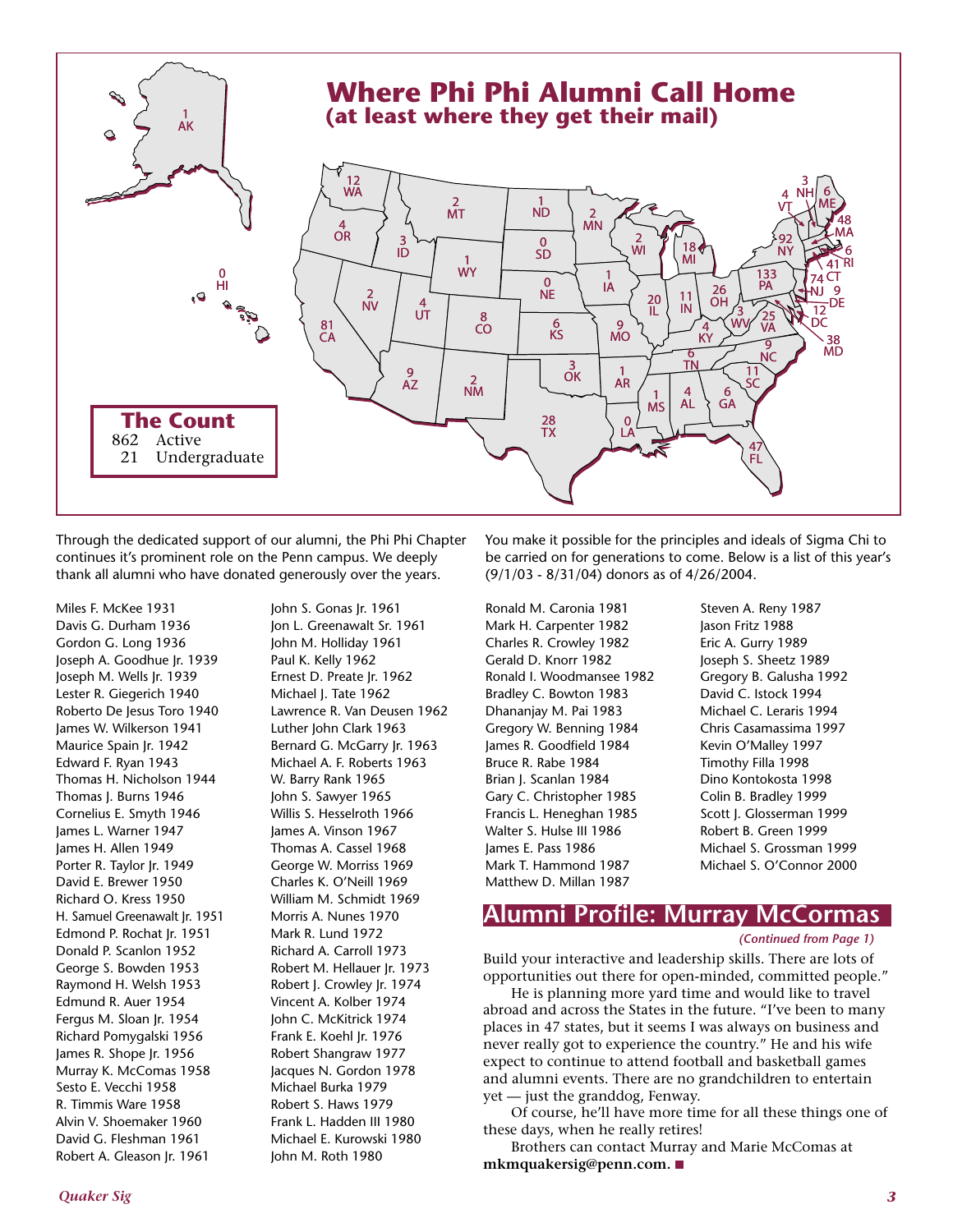### Chapter By Andrew Crockett '05, Consul **State of the**

### **We're Now 66 Men Strong**

The Phi Phi Chapter has had another successful semester. We started off with the introduction of new officers including myself. The other officers taking over for the 2004 campaign are **Dan Tyrrell '05** as pro consul, **Nick Gianos '05** as quaester and continuing in the trustworthy position of houseman is **Scott Brown '05**.

 We then headed into two solid weeks of rush, during which we recruited 20 young men we found worthy to enter our brotherhood. I am happy to say that, just a short time ago, we initiated all 20 pledges into the Phi Phi Chapter. Various groups are represented among them, including sports teams such as baseball, squash, lacrosse, ice hockey and football, to name a few. Right now we are in the midst of Derby Days, which is proving to be a success.

 Over the past few months, our officers have participated in the Regional Leadership Workshop at which various

## **Up***Dates* **Alumni**

**Gordon G. Long '36**

(315 S. Lake Dr., Palm Beach, FL 33480- 4525) Things are quiet, but pleasant, during the summer months in Cleveland, and winters in Palm Beach are busy with lovely parties, interesting cultural events and even some dancing at age 90.

#### **Cornelius E. Smyth '46**

(1288 Lost Arrow Pl., Chula Vista, CA 91913-2800) Still playing in table tennis tournaments and holding my own in the 75-79 age group. At the same time I am treasurer of the San Diego Table Tennis Association (420 members) and a director of Venture Catalyst Inc. (operators of Barona Indian Casino and creators of software for the gaming industry including for customer relations). Two of my 19-and-a-half grandchildren are marrying this month, so maybe I'll be a greatgrandfather one of these days.

#### **Richard O. Kress '50**

(27 Vineyard Ln., Greenwich, CT 06831) I am now 77 years old, and the wheels are getting loose but they haven't fallen off as yet. I am still skiing (slowly), fishing and traveling.

#### **William A. Kattermann '52**

(118 James St., Dover, NJ 07801) I continue to operate my business with two sons as partners, Karl W. (Penn '75) and Emil G. (Lehigh '75).

#### **Donald P. Scanlon '52**

(11 Archer Rd., Harrison, NY 10528; donandmerc@aol.com) Golf and travel, five healthy kids, nine grandchildren. Follow Penn basketball closely. Retired!

advice.

endeavors!

#### **George S. Bowden '53**

(12 Hubbard Park, Red Bank, NJ 07701- 2324; pkgnet@monmouth.com) The big event of the year was my golden 50th reunion including wearing the cap and gown for commencement on Franklin Field. It was a great gathering with brothers **Ray Welsh '53**, **Carl Sempier '53** and **Dale Summerbell '53**. Ironically, Ray sat next to me when I graduated in 1953.

#### **Raymond H. Welsh '53**

(518 Mulberry Ln., Haverford, PA 19041; raymond.welsh@ubspw.com) I am coming up on my 49th year in the investment business as a senior vice president of UBS Financial Securities, and plan to stay fully active in the business. Also continue to be very active in charitable activities including United Way, Episcopal Community Services, Boy Scouts and Bancroft Neurohealth, where I serve as vice chairman of the board of trustees and chairman of The Bancroft Foundation. Penn activities include emeritus trustee and trustee of Penn Medicine.

topics were discussed including, but not limited to, recruitment, pledging and postinitiation training. Our officers also participated in a transition meeting where our Balfour Fellow, **Mike Axt**, a 1998 alumnus of Stanford's Alpha Omega Chapter, and our leadership consultant, **Ben Christianson**, were present and willing to give some great

 The brotherhood now stands 66 strong, awaiting the graduation of 15 seniors this spring and one next December. One of the illustrious class of '04 has already graduated. **Nick Harnsberger '04** graduated a semester early this past December and has been traveling between his hometown of L.A. and our campus in West Philadelphia until he begins work. The presence of this year's senior class will be missed but, as always, we wish them the best of luck in all their

> **W. Barry Rank '65** (12 Fox Run Rd., Pennington, NJ 08534; wbarrybanjo@aol.com) Just returned from Florida where we visited Jean and **Barry Anstine '65** in Palm Beach Gardens. We played golf twice with them at Jonathan's Landing where they live during the winter months. Anstine and I both have wives named Jean and a son named Jonathan. We then went to Naples and spent three days with Susie and **Harlowe Prindle '64** at Collier's Reserve. Over the years I have managed to see both Anstine and Prindle on a regular basis and, of course, we are in constant touch by e-mail. Prindle was my big brother at Phi Phi, and Anstine was my roommate during my senior year at 4400 Walnut Street — the offcampus Sigma Chi hand-me-down topfloor penthouse. Our daughter Jessica is a first-year law student after working in Manhattan for two years, and our son Jonathan graduates from Hobart in May — as yet with no future plans.

#### **George W. Morriss '69**

(61 E. Gate Rd., Guilford, CT 06437; gmorriss@aol.com) I'm looking forward to attending my 35th reunion in May and hope that a lot of my Phi Phi brothers will be there as well. Being retired has been terrific. It has been great to be able to spend time with our first grandson, Jack. Last fall my wife, Sue, and I

*(Continued on Page 5)*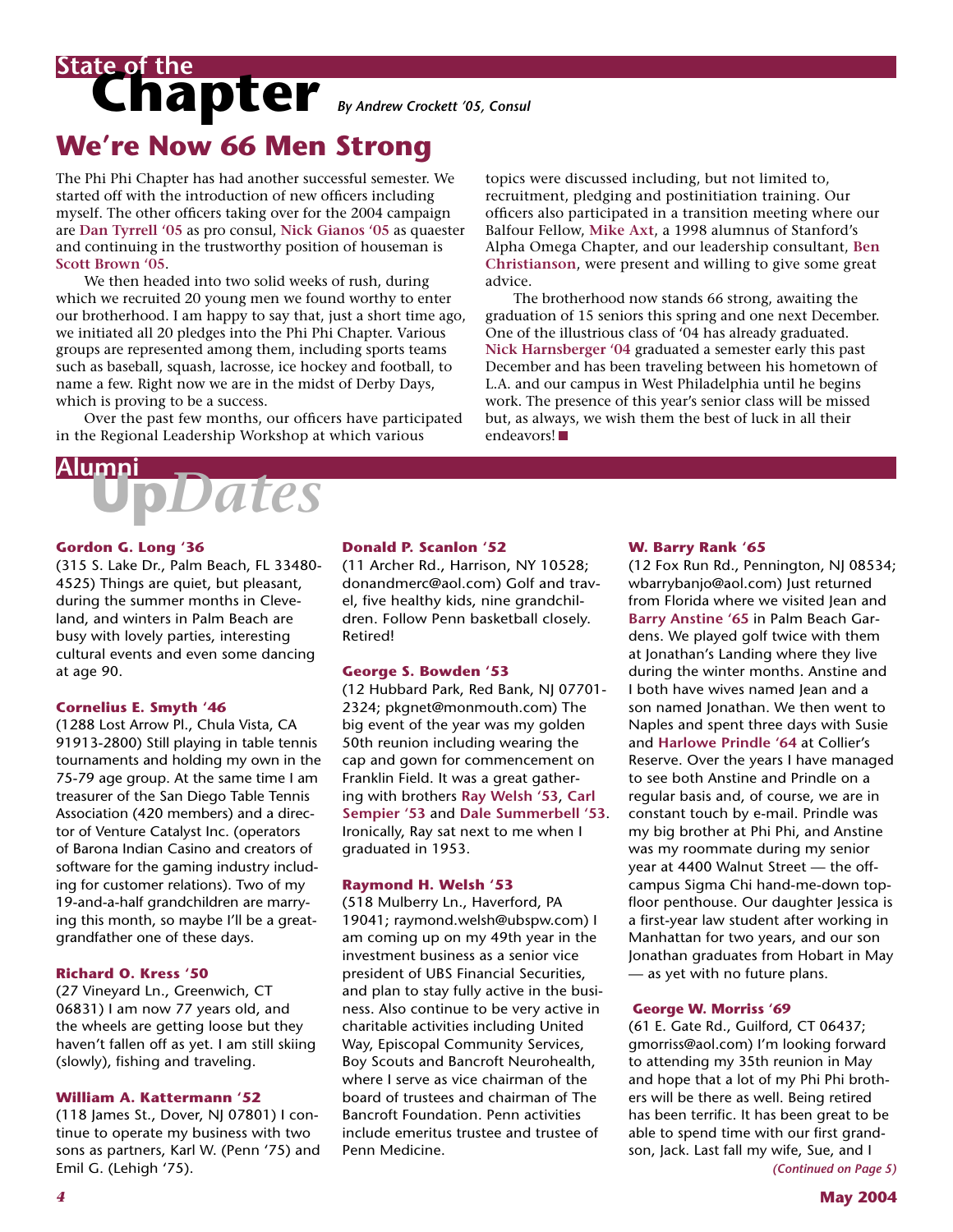## **History Chapter Early History of Phi Phi Chapter of Sigma Chi Fraternity at Penn**

Penn's Phi Phi Chapter of Sigma Chi was established on Sept. 27, 1875, and appeared in The Record of that year. The national organization was founded in 1855 at Miami University in Oxford, Ohio. The Phi Phi Chapter disbanded ("stepped out") in the 1877-78 academic year and was dropped from The Record. Twenty years later the Phi Phi Chapter was re-established at Penn, and Sigma Chi reappeared in The Record of 1896. It remains active at Penn in 2004.

 Sigma Chi was the third national fraternity founded at Miami University in Oxford, Ohio. It followed Beta Theta Pi (1839) and Phi Delta Theta (1848), but its birth was far more difficult than either of its predecessors. In June 1855, seven men — Thomas Cowan Bell, James Parks Caldwell, Daniel William Cooper, Isaac M. Jordan, William Lewis



*Sigma Chi, 3604 Walnut Street, c. 1905*

Lockwood, Benjamin Platt Runkle and Franklin Howard Scobey — withdrew from the Miami chapter of Delta Kappa Epsilon and formed a new fraternity they named Sigma Phi. In January 1856, however, members of a rival fraternity stole Sigma Phi's ritual and other private records, which required the founders to rename their organization and

adopt a new constitution, bylaws and ritual. Sigma Chi emerged from this ordeal and soon flourished, with 12 chapters in existence by the time of the Civil War. In their first years, Sigma Chi and

the other Miami University fraternities appealed primarily to widwestern and southern colleges. Sigma Chi planted chapters in the states of Ohio, Indiana, Tennessee, Georgia, Virginia and Mississippi. Soon, however, there were chapters at the Pennsylvania colleges of Bucknell, Dickinson, Gettysburg, and Washington and Jefferson.

 In 1875, 12 Penn students formed Sigma Chi's Phi Phi Chapter. They were

drawn nearly equally from the college, the law school and the school of medicine. They included **William Burling Abbey** (LL.B. 1876), **Simon D. Addis** (M.D. 1875), **Cicero** 



*Sigma Chi, 3809 Locust Street, c. 1927*

**Brodhead** (M.D. 1875), **Frank Eyre** (M.D. 1875), **Walter Lowrie Finley** (class of 1877), **James Milo Giddings** (M.D. 1875), **Isaac Newton Gordon** (class of 1877), **Dwight Morris Lowrie** (LL.B. 1875), **Henry Albert Potter** (class of 1877), **Earl Milton Wilkins Seitz** (class of 1877), **Amos R. Shalkop** and **Joseph Warner Yardley** (A.B. 1877). The founders of the Phi Phi Chapter did not recruit well, however, and when the class of 1877 left campus, the chapter essentially disbanded.

 For nearly 20 years, Sigma Chi was not represented among Penn's fraternities. Then in May 1893, a Philadelphia alumni chapter was organized, and in May 1896 ,15 students, assisted by five alumni members, reorganized the Phi Phi Chapter. By 1905 the Phi Phi Chapter was renting a house at

3311 Walnut Street before locating at 3604 Walnut Street. In 1920, Sigma Chi took possession of 3809 Locust Street, built by Anthony J. Drexel for his daughter Frances Drexel and sonin-law James W. Paul. The Phi Phi Chapter has remained in that great brick mansion to the present time.

 In September 2000, the chapter celebrated the 125th anniversary of its founding at Penn. It remains the 34th installed chapter within the Sigma Chi Fraternity and the fifth-oldest fraternity at the university.

# **Up***Dates* **Alumni**

spent a Sig weekend with brothers from the University of Oregon and attended the Oregon/Stamford game. I hope to see many brothers for our 35th reunion in May.

#### **Ronald L. Huling '70**

(43672 Jernigan Terr., Leesburg, VA 20176- 1279; rhuling951@smartneighborhood. net) Continuing to provide employee-benefit consulting services but have also taken on the head softball coaching responsibilities at Yorktown H.S. in Arlington, Va. I would love to see **Scott Norris '70** and the guys in the house from 1967 to 1971.

#### **Morris A. Nunes '70**

(9220 Briary Ln., Fairfax, VA 22031-3870; man.apc@verizon.net) I have launched Board Boost, providing consultation seminars to boards of directors (both for-profit and nonprofit organizations) on information and decision making in light of Sarbanes-Oxley. All brothers are invited to take the Sarbanes-Oxley survey at www. boardboost.com.

*Insignia of Sigma Chi Fraternity reproduced from 1901's "The Record." (Courtesy of the University Archives and Records Center, University of Pennsylvania)*

#### **Richard W. Koontz '71**

(10351 Tennyson Ct., Westminster, CO 80031) The year 2004 arrived with my product, Spy Sweeper, emerging as the leading anti-spy product for the PC. At this time we are also rolling out our Amber Alert product for the National Center for Missing and Exploited Children and nationwide distribution. Finally, if anyone wants their eyes opened, run "Exposed!" (it's free) on your kid's PC.

#### **Dhananjay M. Pai '83**

(52 E. 72 St., 9th Floor, New York, NY 10021; dmpai@aol.com) I recently decided to leave the investment banking world and joined a \$600 million event hedge fund that focuses on M&A and distressed debt.